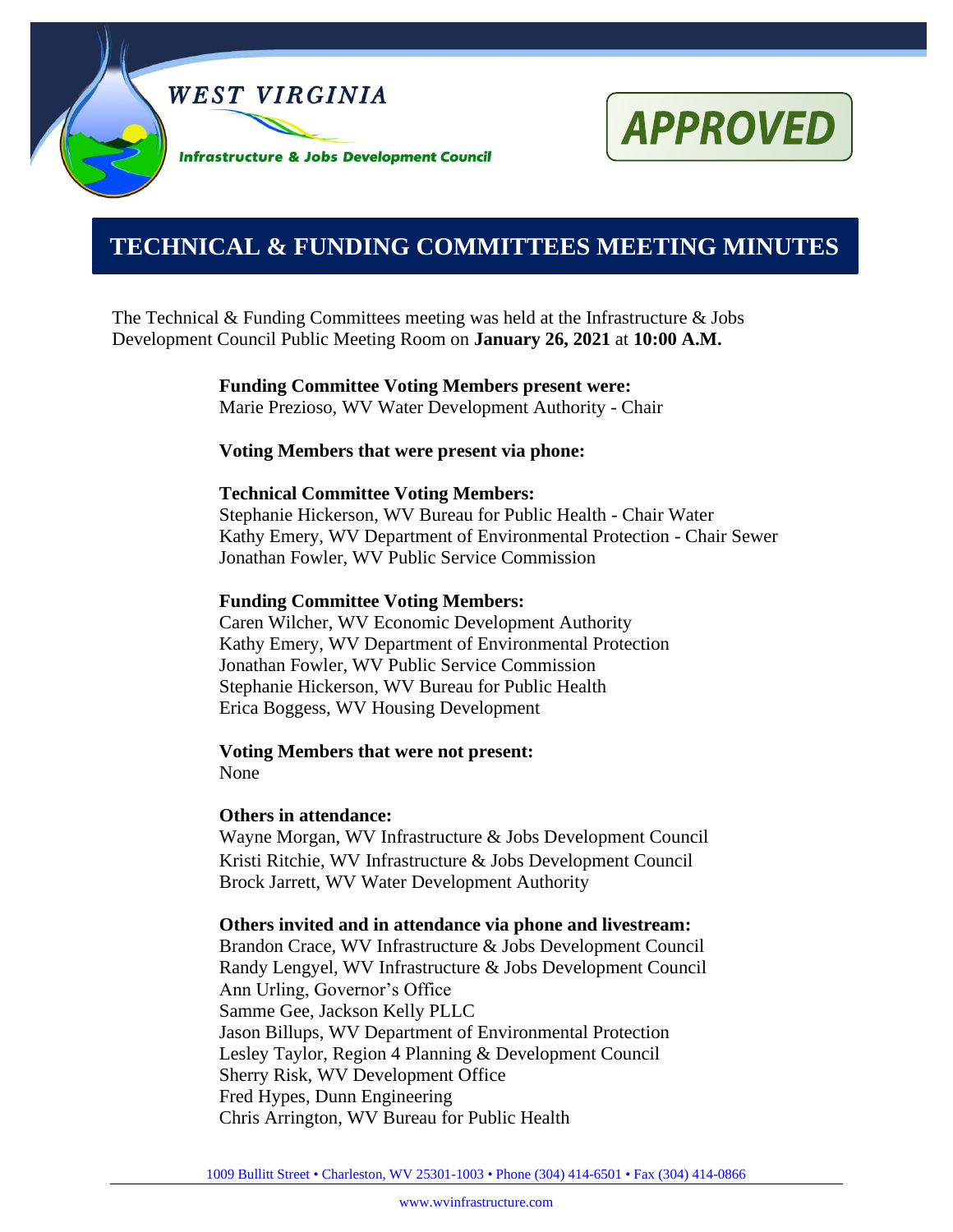|                               | John Giroir, WV Department of Environmental Protection                                                                                                                               |
|-------------------------------|--------------------------------------------------------------------------------------------------------------------------------------------------------------------------------------|
|                               | Alan Harris, USDA                                                                                                                                                                    |
|                               | Roger Earle, WV DEP - Abandoned Mine Lands                                                                                                                                           |
|                               | Cassie Lawson – Region 4 Planning & Development Council                                                                                                                              |
|                               | Eric Combs – Region 1 Planning & Development Council                                                                                                                                 |
|                               | Carrie Smith – Region 7 Planning $&$ Development Council                                                                                                                             |
|                               | Terry Martin - Region 3 Planning & Development Council                                                                                                                               |
|                               | Pam Keplinger - Region 8 Planning & Development Council                                                                                                                              |
|                               | Terry Moran - Potesta & Associates                                                                                                                                                   |
|                               | Seth Devault – Region 6 Planning & Development Council                                                                                                                               |
|                               | Dominick Cerrone – Cerrone Associates                                                                                                                                                |
|                               | Dan Ferrell – The Thrasher Group                                                                                                                                                     |
| <b>Call to</b><br>Order       | Chair Marie Prezioso called the meeting to order and verified a quorum was present.                                                                                                  |
| Approval of<br><b>Minutes</b> | Chair Prezioso asked for approval of the draft minutes of <b>December 15, 2020.</b><br>Jonathan Fowler moved for approval and Kathy Emery seconded the motion. The<br>motion passed. |

#### **Monongah, Town of (2018S-1780) System Improvements – District 1 (Funding Change)**

Wayne Morgan described the request.

The Funding Committee recommends the Town of Monongah pursue a \$2,750,000 CWSRF Loan (0.5%, 0.5% adm. fee, 30 yrs.), a \$1,000,000 CWSRF Debt Forgiveness Loan, a \$350,000 IJDC District 1 Grant, and a \$25,000 IJDC Soft Cost Grant for an estimated project cost of \$4,125,000.

Ms. Emery moved that the recommendation be approved, Mr. Fowler seconded the motion. The motion passed.

# **Nutter Fort, Town of (2020S-1917) System Improvements – District 1 (Engineering Fee Variance)**

Jason Billups described the request.

The Funding Committee recommends the Town of Nutter Fort engineering fee variance request for total engineering costs be approved.

Ms. Emery moved that the recommendation be approved, Mr. Fowler seconded the motion. The motion passed.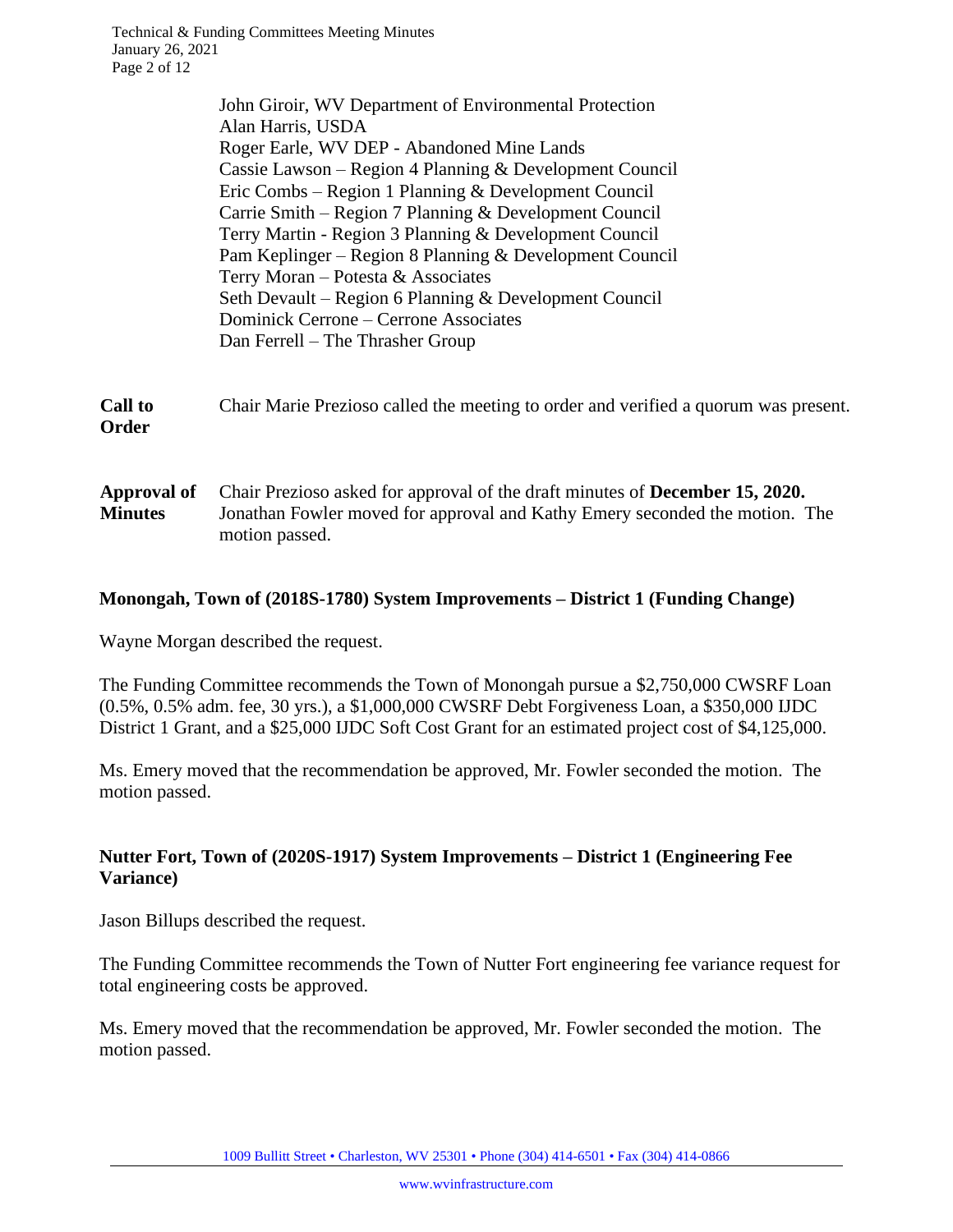# **Thomas, City of (2020C-107) Cortland Acres LS & LSA – District 1 (Critical Needs Request/Tabled)**

Mr. Morgan described the request.

The Funding Committee recommends the City of Thomas application for critical needs funding be returned.

Ms. Emery moved that the recommendation be approved, Mr. Fowler seconded the motion. The motion passed.

# **Clay, Town of (2019S-1793) System Improvements – District 2 (Cost & Funding Change)**

Mr. Billups described the request. Mr. Billups noted the project went back through and received an engineering fee variance previously; however, the total fee still includes the work associated with the entire project and appears to still be acceptable and non-changed.

There was some discussion regarding the critical issues with the Town of Clay failing and the options for funding of the project through grants, ability to borrow money, the timeframe involved for approval, back-up plans for funding, and the scope of the project.

Ms. Emery stated Clay has failed or is on the brink of failure and asked if they do not receive the grant money, are they going to go back and pull the trigger on the previous concept.

Mr. Martin responded with yes, and if we decide we cannot do that, we will come back to the Infrastructure Council and to DEP to see what we can do as far as fixing the minimum to go forward.

The Funding Committee recommends the Town of Clay pursue a \$1,500,000 ARC Grant, a \$2,000,000 CDBG (SCBG) Grant, a \$1,000,000 USDA Grant, a \$250,000 USDA Loan (2%, 40 yrs.), a \$550,000 CWSRF Debt Forgiveness Loan, a \$545,000 CWSRF Design Debt Forgiveness Loan, a \$246,500 CWSRF Wrap Loan (1%, 40 yrs.), and a \$1,000,000 IJDC District 2 Grant for an estimated project cost of \$7,091,500.

Ms. Emery moved that the recommendation be approved, Mr. Fowler seconded the motion. The motion passed.

#### **Nitro Sanitary Board (2020S-1921) System Improvements – District 2 (New Application)**

Mr. Billups described the application, and it is technically feasible.

The Funding Committee recommends the Nitro Sanitary Board pursue a \$3,300,000 CWSRF Loan (2.75%, 0.25% adm. fee, 20 yrs.).

Ms. Emery moved that the recommendation be approved, Erica Boggess seconded the motion. The motion passed.

1009 Bullitt Street • Charleston, WV 25301 • Phone (304) 414-6501 • Fax (304) 414-0866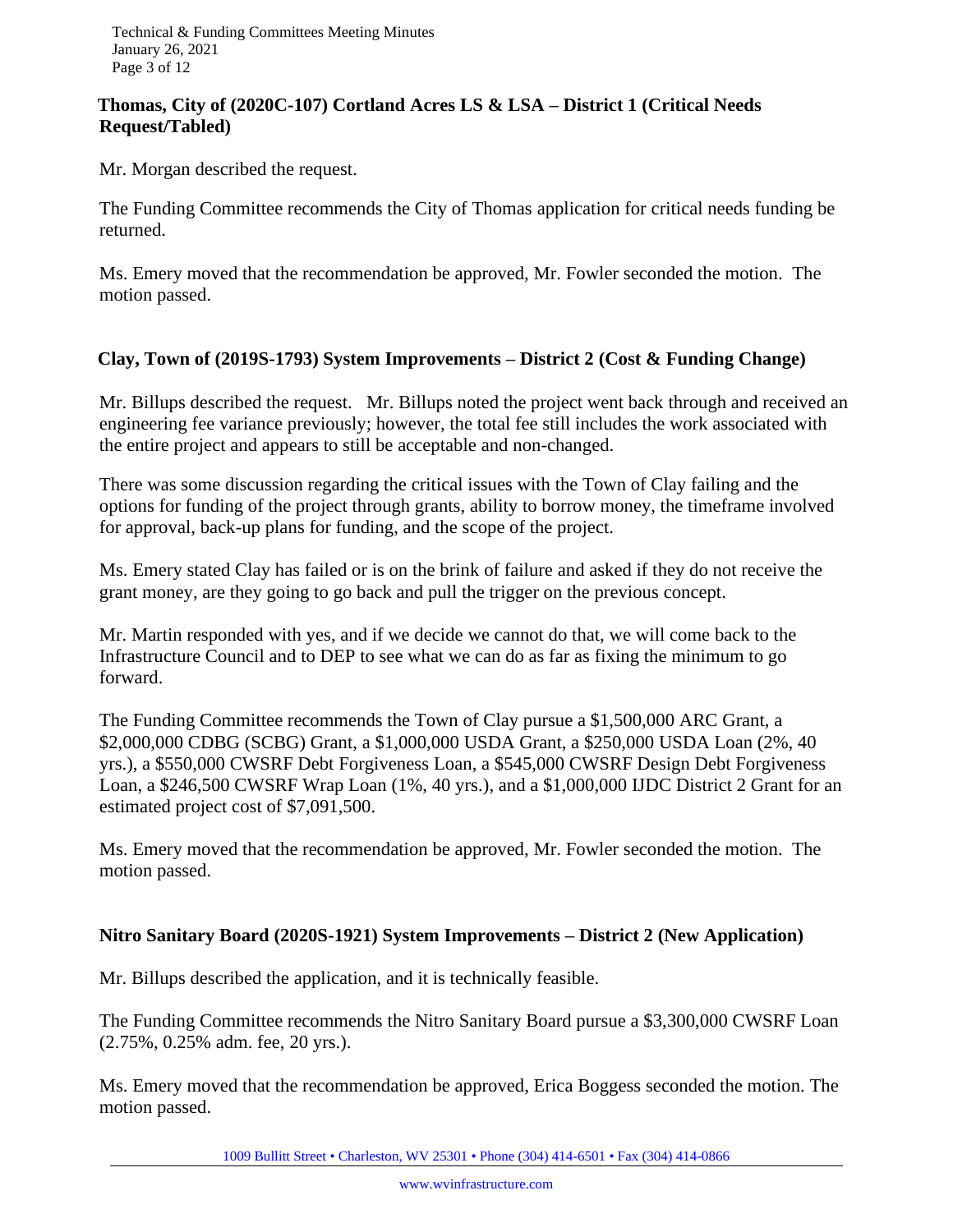# **Mason County PSD (2020S-1922) Sandhill Road Extension – District 3 (New Application)**

Mr. Billups described the application, and it is technically feasible.

The Funding Committee recommends the Mason County PSD pursue a \$6,678,224 USDA Loan (1.75%, 40 yrs.), a \$3,850,000 USDA Grant, and a \$1,000,000 IJDC District 3 Grant for an estimated project cost of \$11,528,224.

Ms. Emery moved that the recommendation be approved, Mr. Fowler seconded the motion. The motion passed.

# **Smithers, City of (2020S-1871) System Improvements – District 3 (Funding Change)**

Mr. Morgan described the request.

The Funding Committee recommends the City of Smithers pursue a \$877,549 CWSRF Debt Forgiveness Loan and a \$500,000 IJDC District 3 Grant.

Ms. Emery moved that the recommendation be approved, Mr. Fowler seconded the motion. The motion passed.

# **Parsons, City of (2015W-1573) Resiliency Improvements – District 1 (Funding Change)**

Mr. Morgan described the request.

The Funding Committee recommends the City of Parsons pursue a \$676,000 CDBG (SCBG) Grant and a \$50,000 City of Parsons contribution for an estimated project cost of \$726,000.

Ms. Hickerson read the motion as a \$500,000 City of Parsons contribution.

Ms. Prezioso stated the correct amount is \$50,000 City of Parsons contribution.

Ms. Hickerson corrected her motion.

Stephanie Hickerson moved that the recommendation be approved, Mr. Fowler seconded the motion. The motion passed.

# **Central Hampshire PSD (2020W-1874) Purgitsville Extension – District 2 (Scope, Cost & Funding Change)**

Ms. Hickerson described the request; and it is technically feasible.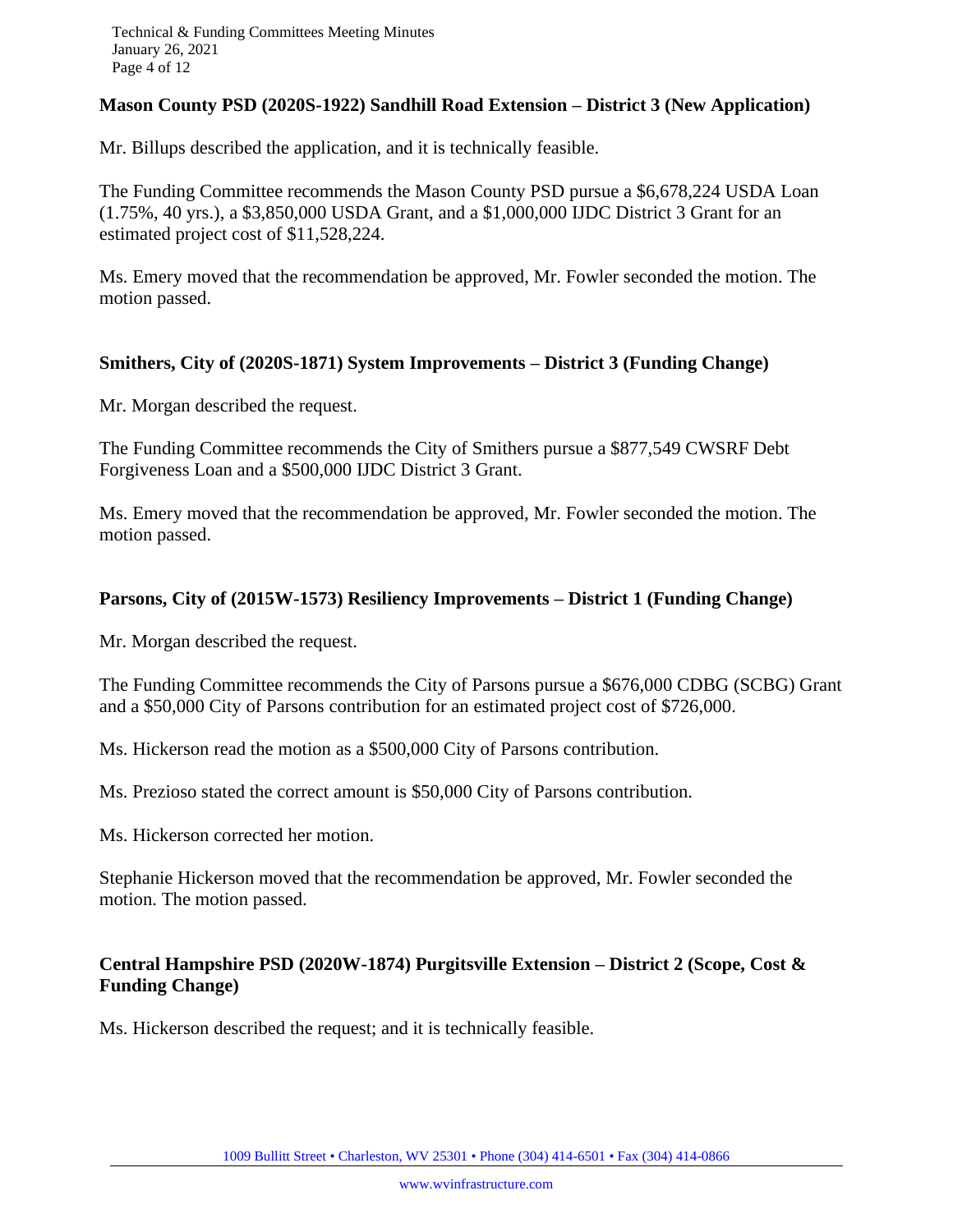Technical & Funding Committees Meeting Minutes January 26, 2021 Page 5 of 12

The Funding Committee recommends the Central Hampshire PSD pursue a \$2,000,000 CDBG (SCBG) Grant, a \$975,000 US ACE Grant, and a \$1,000,000 IJDC District 2 Grant for an estimated project cost of \$3,975,000.

Ms. Hickerson moved that the recommendation be approved, Ms. Emery seconded the motion. The motion passed.

# **Clay County PSD (2019W-1831) Big Otter Extension – District 2 (Funding Change)**

Mr. Morgan described the request.

The Funding Committee recommends the Clay County PSD pursue a \$2,000,000 HUD CDBG (SCBG) Grant, a \$1,500,000 ARC Grant, a \$975,000 IJDC District 2 Grant, a \$280,000 IJDC District 2 Loan (1%, 40 yrs.), a \$295,000 USDA RD Grant, and a \$250,000 USDA RD Loan (2%, 40 yrs.), for an estimated total project cost of \$5,300,000.

Ms. Hickerson moved that the recommendation be approved, Ms. Emery seconded the motion. The motion passed.

# **Grantsville, Town of (2015W-1588) WTP Improvements – District 2 (Scope, Cost & Funding Change)**

Ms. Hickerson described the request; and it is technically feasible.

The Funding Committee recommends the Town of Grantsville pursue a \$1,426,500 ARC Grant, a \$1,826,500 USDA Grant, a \$1,768,000 USDA Loan (2.375%, 40 yrs.), and a \$500,000 IJDC District 2 Grant for an estimated project cost of \$5,521,000.

Ms. Hickerson moved that the recommendation be approved, Mr. Fowler seconded the motion. The motion passed.

# **Lewis County EDA (2016W-1630) Oil Creek Extension – District 2 (Cost & Funding Change)**

Mr. Morgan described the request.

The Funding Committee recommends the Lewis County EDA pursue a \$2,000,000 CDBG (SCBG) Grant, a \$868,567 WV American Water Contribution, and a \$5,177,783 IJDC Loan (1%, 40 yrs.), for an estimated project cost of \$8,046,350.

Ms. Hickerson moved that the recommendation be approved, Mr. Fowler seconded the motion. The motion passed.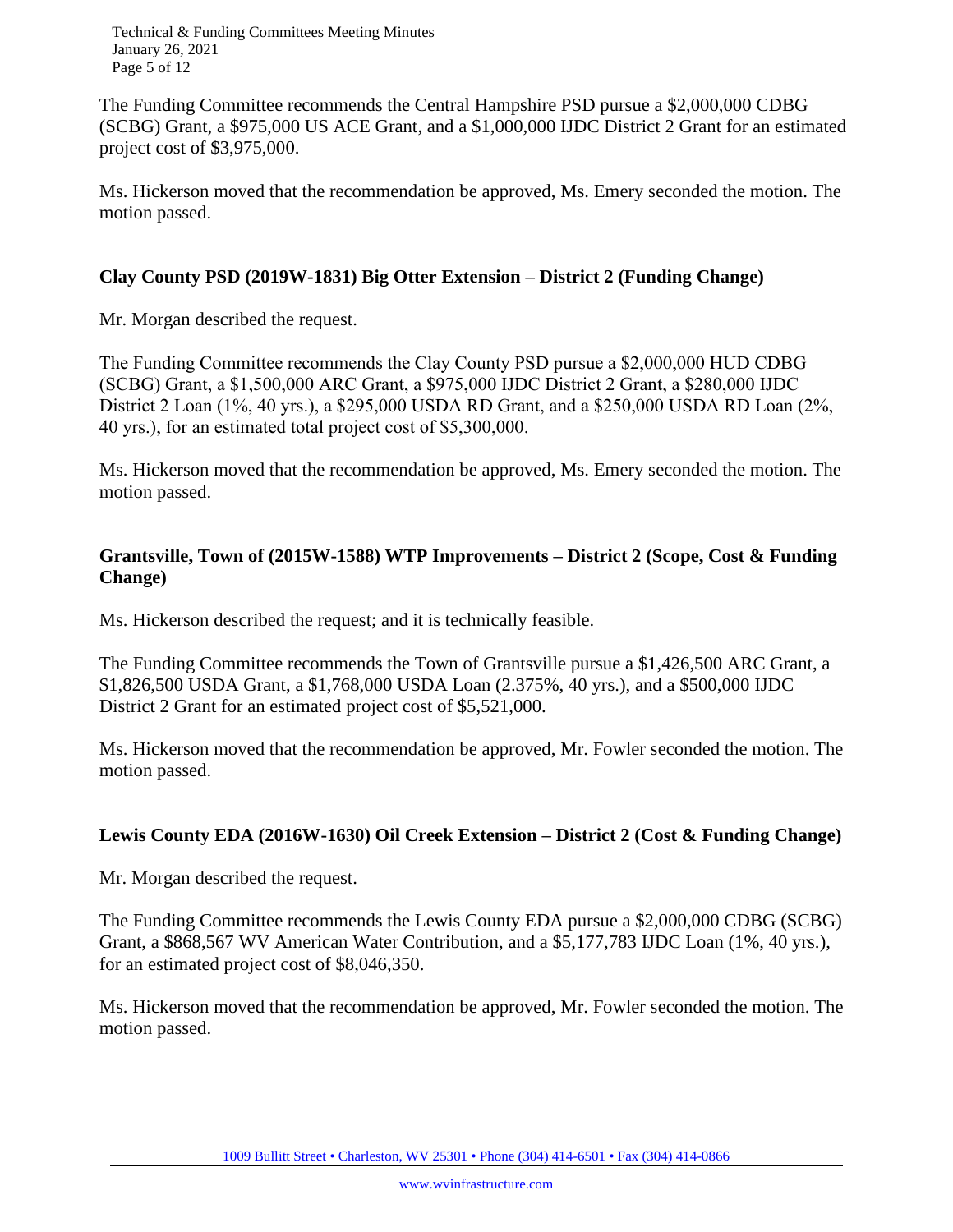# **Reedy, Town of (2017W-1692) Middle Fork Extension – District 2 (Funding Change)**

Mr. Morgan described the request.

The Funding Committee recommends the Town of Reedy pursue a \$1,985,000 CDBG (SCBG) Grant.

Ms. Hickerson moved that the recommendation be approved, Mr. Fowler seconded the motion. The motion passed.

#### **Fort Gay, Town of (2020W-1904) System Improvements – District 3 (New Application)**

Ms. Hickerson described the application, and it is technically feasible.

The Technical Committee recommends the Town of Fort Gay application be returned until a more in-depth alternatives analysis is completed.

Ms. Hickerson moved that the recommendation be approved, Ms. Emery seconded the motion. The motion passed.

Mr. Fowler encouraged the Town and their engineer to get together with the funding agencies and the DHHR to see if there is a way to move forward for this project. There are three adjacent systems, so there may be a way to work out a deal where they could purchase water or work out some sort of consolidation going forward.

Ms. Emery stated these same issues are occurring on the sewer side of things as well.

#### **Monongah, Town of (2018S-1780) System Improvements – District 1 (Binding Commitment)**

Mr. Morgan described the request.

The Funding Committee recommends the Town of Monongah receive a binding commitment for the \$350,000 IJDC District 1 Grant and the \$25,000 IJDC Soft Cost Grant.

Ms. Emery moved that the recommendation be approved, Mr. Fowler seconded the motion. The motion passed.

# **Boone County PSD (2020S-1931) Foster Line Extension – District 3 (PFA Binding Commitment)**

Mr. Morgan described the application.

The Funding Committee recommends Boone County PSD receive a \$35,000 IJDC PFA District 3 binding commitment (match of \$35,000 from Boone County Commission).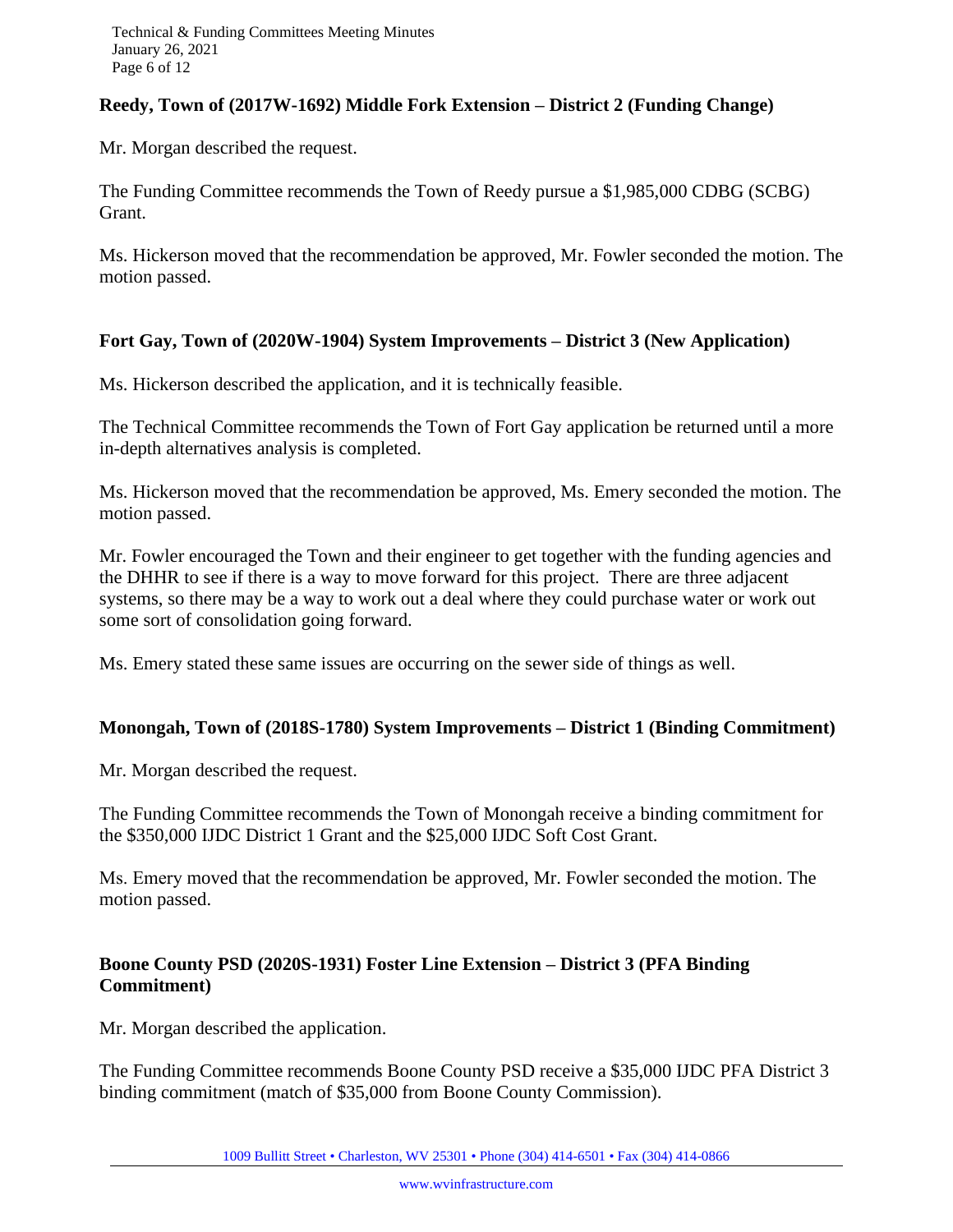Technical & Funding Committees Meeting Minutes January 26, 2021 Page 7 of 12

Ms. Emery moved that the recommendation be approved, Mr. Fowler seconded the motion. The motion passed.

Ms. Prezioso noted all binding commitments are current with a 2019 audit on file.

There was some discussion regarding how quickly the project would proceed as this is phase one of three for a \$15 Million project and the options for funding.

# **Eastern Wyoming PSD (2016W-1648) Beartown Extension – District 3 (Binding Commitment Extension)**

Mr. Morgan described the request.

The Funding Committee recommends the Eastern Wyoming PSD receive a 6-month binding commitment extension from February 8, 2021 until August 9, 2021.

Ms. Hickerson moved that the recommendation be approved, Mr. Fowler seconded the motion. The motion passed.

# **McDowell County PSD (2021W-1939) Bradshaw System Improvements – District 3 (PFA Binding Commitment)**

Mr. Morgan described the request.

The Funding Committee recommends McDowell County PSD receive a \$16,303.00 IJDC Preapplication Funding Assistance (PFA) Funding binding commitment (match from Town of Bradshaw).

Ms. Hickerson moved that the recommendation be approved, Mr. Fowler seconded the motion. The motion passed.

Mr. Morgan asked Ms. Hickerson to confirm this request is for a binding commitment as she did not state that in her motion.

Ms. Hickerson confirmed it is for a binding commitment.

Ms. Fowler confirmed his second of the motion as a binding commitment.

# **Oceana, Town of (2017W-1675) WTP & Rt. 10 Improvements – District 3 (Use of Bid Overrun & Binding Commitment)**

Ms. Hickerson described the request. Ms. Hickerson stated the DWTRF program has also agreed to provide \$100,000 in additional Principal Forgiveness funding for the project, to complete more of the project scope.

1009 Bullitt Street • Charleston, WV 25301 • Phone (304) 414-6501 • Fax (304) 414-0866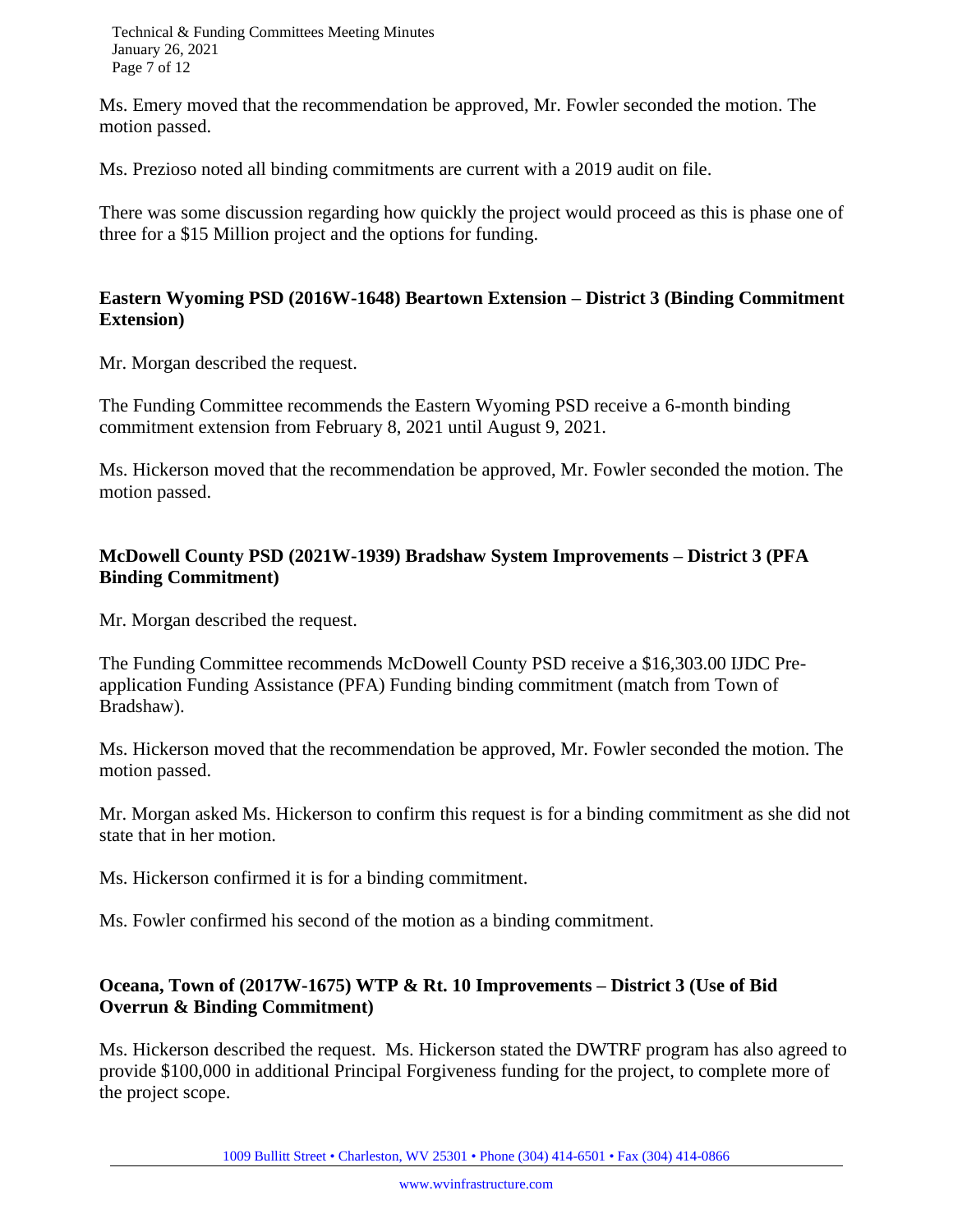Technical & Funding Committees Meeting Minutes January 26, 2021 Page 8 of 12

The Funding Committee recommends the Town of Oceana request for \$100,000 bid overrun binding commitment be approved (which along with an additional \$100,000 DWTRF Debt Forgiveness Loan will allow the \$5,000,000 to move to construction).

Ms. Hickerson moved that the recommendation be approved, Ms. Emery seconded the motion. The motion passed.

#### **Smithers, City of (2020S-1871) System Improvements – District 3 (Binding Commitment)**

Mr. Morgan described the request.

The Funding Committee recommends the City of Smithers receive a \$500,000 IJDC District 3 Grant binding commitment.

Ms. Emery moved that the recommendation be approved, Mr. Fowler seconded the motion. The motion passed

# **Craigsville PSD (2017S-1722) System Improvements – District - 3 (Use of Bid Underrun)**

Mr. Billups described the request, and it is technically feasible.

The Technical Committee recommends the Craigsville PSD Use of Bid Underrun Request for \$467,000 for lift station generators and WWTP equipment replacements be approved.

Ms. Emery moved that the recommendation be approved, Mr. Fowler seconded the motion. The motion passed.

# **West Dunbar PSD (2012S-1339) Line Upgrade/Replacement – District - 2 (Use of Contingency)**

Mr. Morgan described the request, and it is technically feasible.

The Technical Committee recommends the West Dunbar PSD use of contingency request for \$67,931.05 for a power drop and DOH permit be approved.

Ms. Emery moved that the recommendation be approved, Mr. Fowler seconded the motion. The motion passed.

Ms. Emery acknowledged the passing of Chairman Davis and all the work he did to finally get this project to closing and completed. Ms. Emery further added Chairman Davis is really going to be missed.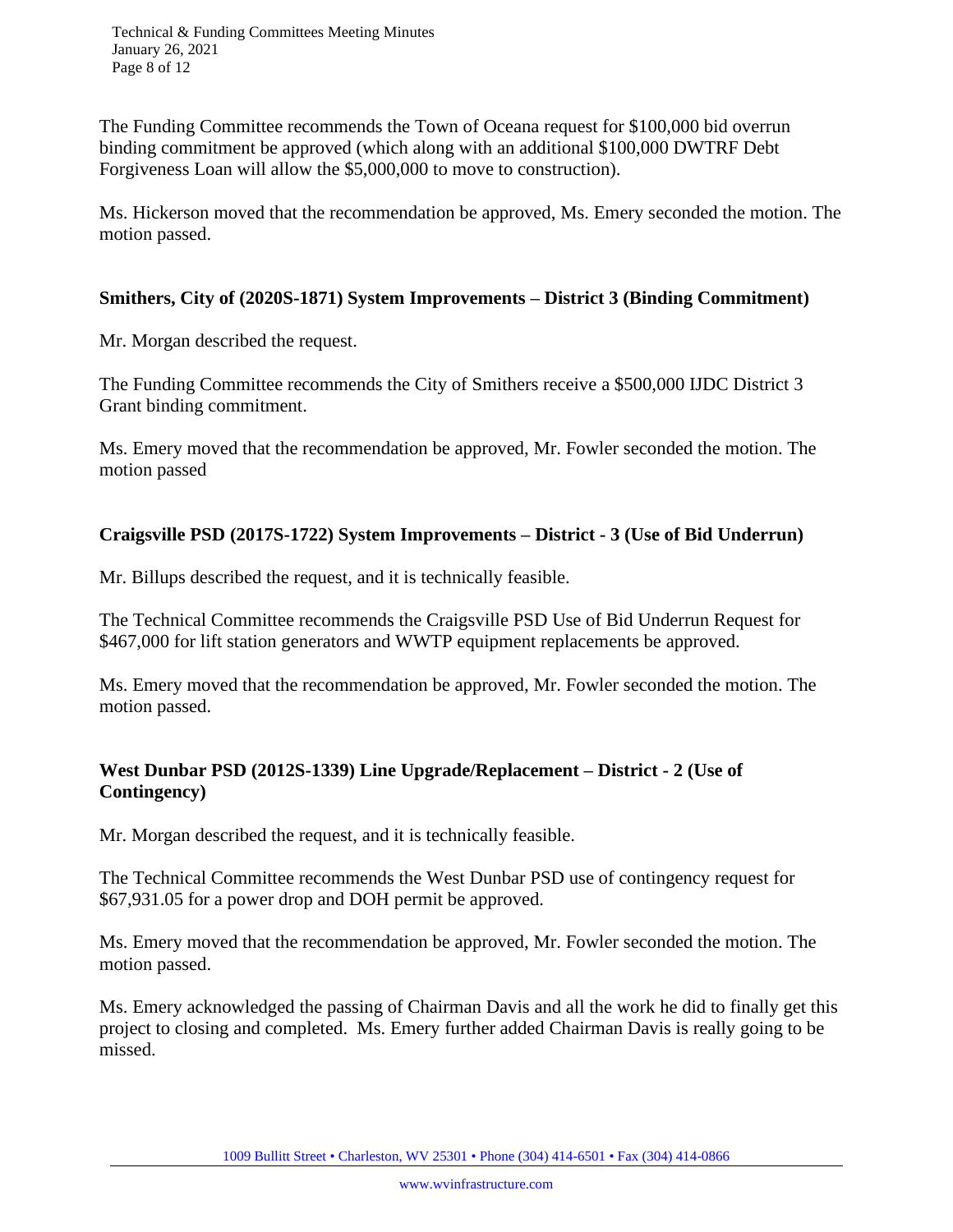Technical & Funding Committees Meeting Minutes January 26, 2021 Page 9 of 12

#### **Business Items:**

DWTRF Reallotment Resolution

Samme Gee explained the Resolution. Each year the matches for the revolving fund comes before Council for approval for fiscal year 2020. Subsequent to that approval, the Drinking Water Treatment Revolving Fund has received an additional allocation of dollars and this requires a match. This resolution will approve an additional \$19,800 that will allow DWTRF to pull down an additional \$99,000 from the federal side. It is just taking \$19,800 from the Council dollars to increase the grant for the DWTRF match. Ms. Gee welcomed any questions.

There were no questions from the Committee members.

Ms. Prezioso entertained a motion to approve the recommendation and move to the Council.

Mr. Fowler moved that the recommendation be approved, Ms. Emery seconded the motion. The motion passed.

Resolution Updating Policies with Respect to the Critical Needs and Failing Systems Sub Account

Ms. Prezioso noted a lot of work has gone into this and people have given comments. The new draft is included in the packet. Ms. Prezioso asked if the Committee members wanted to address today or study for another month.

Ms. Emery and Mr. Fowler offered their thoughts. They feel this is good draft and meets the intent of the legislation and gives enough leeway to exercise some discretion.

Ms. Prezioso asked if there any comments from the other Committee members. Ms. Prezioso stated she personally worked with Ms. Gee on this as well and feels it is ready to move forward but would like to hear if any other Committee members have comments.

With no additional comments, Ms. Prezioso entertained a motion to recommend the resolution as presented for approval and forward to Council.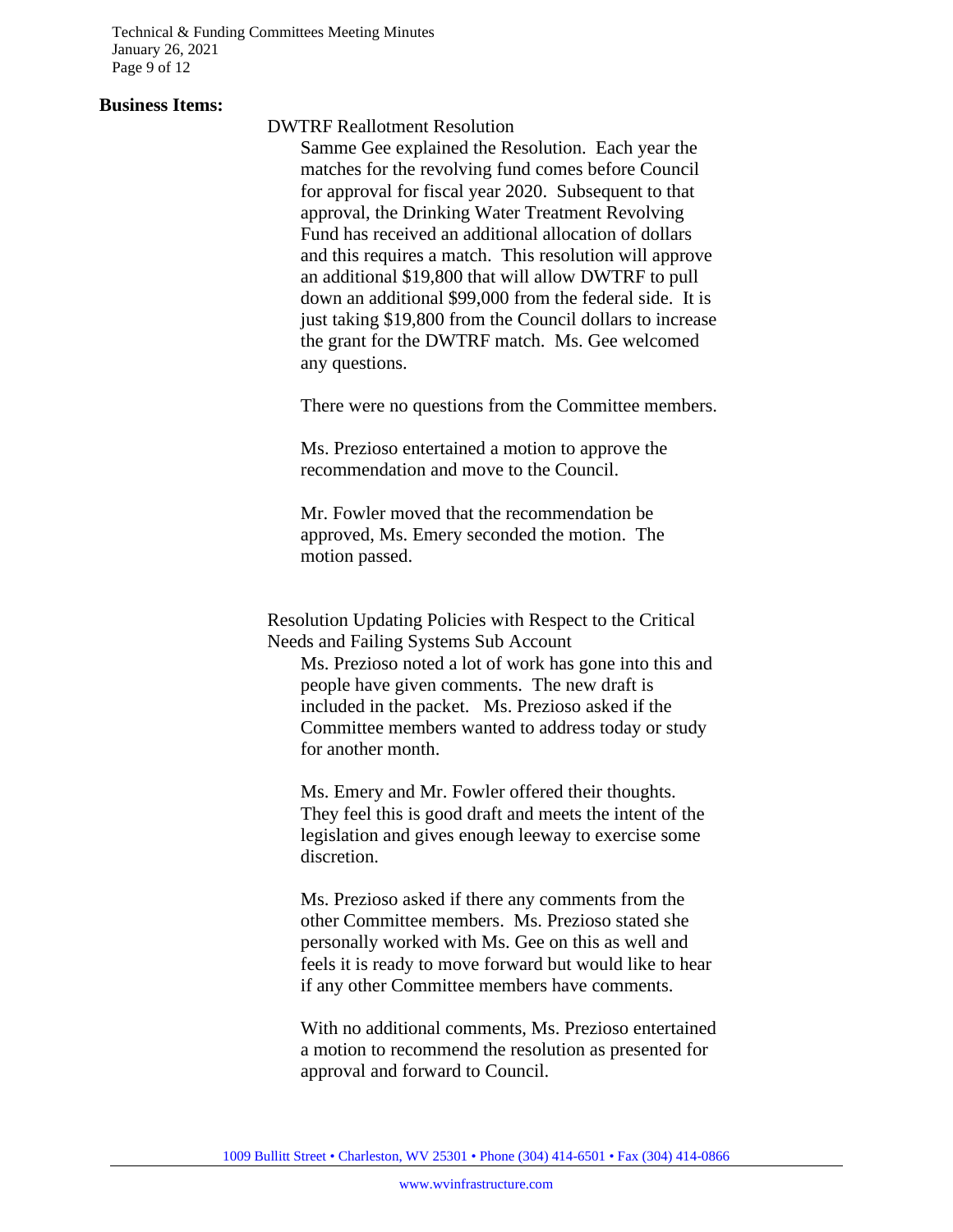Technical & Funding Committees Meeting Minutes January 26, 2021 Page 10 of 12

> Mr. Fowler moved the recommendation be approved; Ms. Emery seconded the motion. The motion passed.

#### **Executive Director Comments:**

2020 Needs Assessment Update Wayne Morgan Mr. Morgan stated the Needs Assessment is something that IJDC is required to do every three years. He stated he appreciated all the work that has gone into this noting staff has worked hard on it. Mr. Morgan stated he has been working with some of the agencies on the Assessment to refine things to make them more understandable. Mr. Morgan plans to send out a redline version on Thursday and have a finished Needs Assessment to go out in the packet to Council on Friday. There is no action required.

Mr. Morgan continued offering many thanks to all who contributed and appreciated their cooperation. We have incorporated a lot more funding programs in this and noted USEDA provided a lot more information than has historically occurred.

Mr. Morgan offered the Committees a high-level summary.

- Current funding needs for water and sewer infrastructure based on applications filed with, and approved by the Council, are approximately \$344 Million for water projects and \$339 Million for sewer projects. In addition, based on the list of Long-Term Control Plans filed with WVDEP as of 12/31/20, the requirement to satisfy the State's Combined Sewer Overflows (CSOs) need exceeds \$1.0 Billion. A big number, but that exists in all the states in the United States. There are big numbers associated with serving all customers in West Virginia which is a great goal but a very expensive undertaking.
- A review of the Infrastructure Fund's project financing closings between FY2018 and FY2020 reflects that approximately 89% of those projects had Council grants in their funding packages. This is up from 79% three years ago. This goes to show how much grant funds are needed, and maybe some of the work that went on with legislation for Congressional District 3 where the MHIs were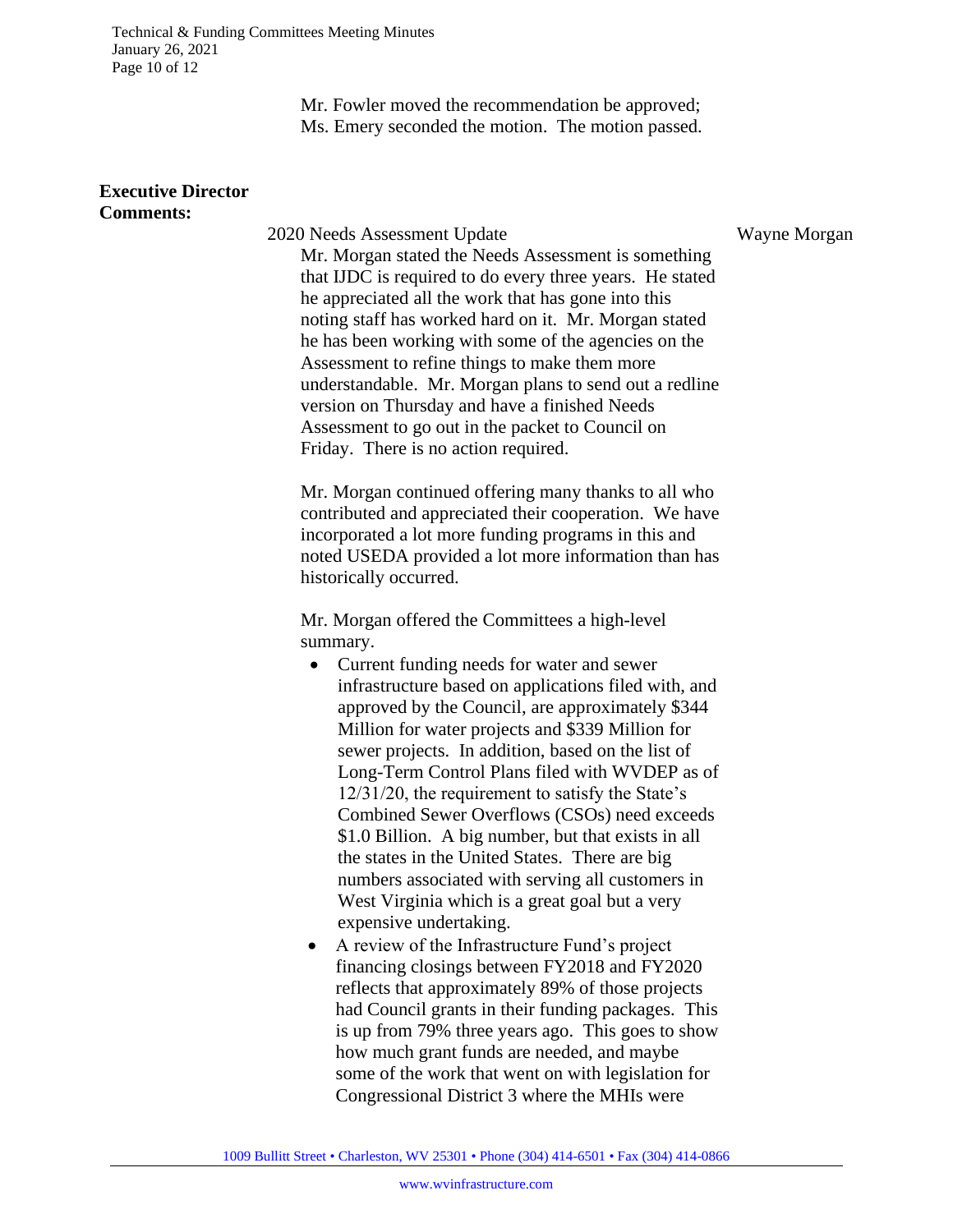|                           | high, has helped in getting some additional grant<br>funds and projects moving forward that would not<br>have been able to do so without those grant funds.                                                                                                                                                                                                                                                                                                                                                                                                                                                                                                                                                                                                                                                                                                                                                                                                         |                                     |
|---------------------------|---------------------------------------------------------------------------------------------------------------------------------------------------------------------------------------------------------------------------------------------------------------------------------------------------------------------------------------------------------------------------------------------------------------------------------------------------------------------------------------------------------------------------------------------------------------------------------------------------------------------------------------------------------------------------------------------------------------------------------------------------------------------------------------------------------------------------------------------------------------------------------------------------------------------------------------------------------------------|-------------------------------------|
|                           | <b>WDA</b> Announcement<br>Ms. Prezioso with WDA reminded the Committees of<br>the retirement of Shelia Miller, CFO last month. She<br>then announced the position had been filled by Brock<br>Jarrett who is in attendance. Ms. Prezioso welcomed<br>Mr. Jarrett and looks forward to working with him.                                                                                                                                                                                                                                                                                                                                                                                                                                                                                                                                                                                                                                                            | Marie Prezioso                      |
|                           | WV Dept. of Environmental Protection Announcement<br>Ms. Emery shared the Clean Water Program - EPA is<br>required to do a Needs Survey every 4 years. They are<br>way overdue on that front for a lot of different reasons.<br>Ms. Emery stated she has a couple different staff<br>members representing WV in several different<br>subcommittees with EPA on how they are going to<br>handle the upcoming Needs Survey. There is not a<br>release date to start adding information into the system.<br>Ms. Emery noted everyone needs to understand there is<br>going to be differences between what is seen with IJDC<br>and what will be seen with the EPA Needs Survey data<br>for WV because it will encompass storm water, MS4,<br>non-point source $-$ it is going to go beyond strictly<br>sewer projects. So, when that does come out in a year<br>or two or whenever it is, understand that it is going to<br>look different from the IJDC Needs Survey. | <b>Kathy Emery</b>                  |
|                           | <b>Other Funding Agencies:</b><br><b>USDA</b>                                                                                                                                                                                                                                                                                                                                                                                                                                                                                                                                                                                                                                                                                                                                                                                                                                                                                                                       | Alan Harris                         |
|                           | <b>US ACE</b>                                                                                                                                                                                                                                                                                                                                                                                                                                                                                                                                                                                                                                                                                                                                                                                                                                                                                                                                                       | Leslie Smith                        |
|                           | <b>Development Office</b>                                                                                                                                                                                                                                                                                                                                                                                                                                                                                                                                                                                                                                                                                                                                                                                                                                                                                                                                           | <b>Sherry Risk</b>                  |
| <b>Requests Received:</b> | (Applications by January 11, 2021 and requests to date.)                                                                                                                                                                                                                                                                                                                                                                                                                                                                                                                                                                                                                                                                                                                                                                                                                                                                                                            | <b>Information</b><br><b>Report</b> |
| Sewer:                    | Grafton, City of $-$ System Improvements (new application) $-1$<br>Boone Co. PSD-Hospital Clinic Ext. (new app./crit. needs)-3                                                                                                                                                                                                                                                                                                                                                                                                                                                                                                                                                                                                                                                                                                                                                                                                                                      | 2021S-1934<br>2020S-1929            |

1009 Bullitt Street • Charleston, WV 25301 • Phone (304) 414-6501 • Fax (304) 414-0866